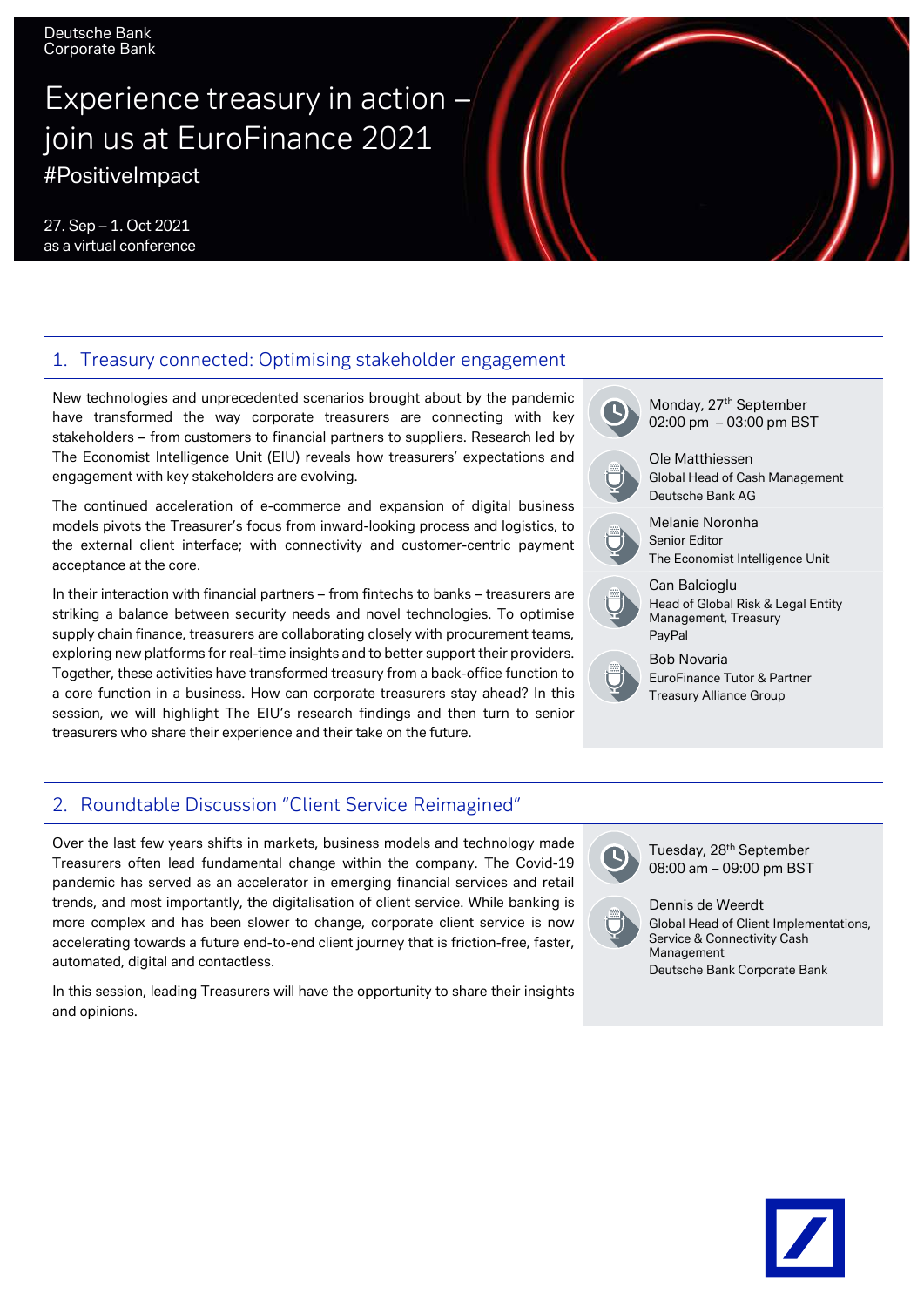#### 3. The future of finance debate: banking is dead, long live banking

Are we truly in the midst of a financial revolution? Yes, a vast ecosystem of fintechs has emerged to exploit corporate and consumer demands for digital interaction with their money. Some of these, especially in payments (think PayPal, Alipay), short-term credit (think Klarna), and in peer-to-peer interactions (think wallets), make profits that would previously have gone to banks and credit card companies. But all of these start-ups rely upon infrastructure built and operated by banks. They are the ultimate in cherry-picking rentiers and their existence relies upon banks' reluctance to rekindle the spirit of collaboration that created, for example, SWIFT, VISA and consortium banking. That is changing: more than 30 of Europe's largest banks and credit card processors have announced an initiative to create a payments giant capable of shattering a US-dominated "oligopoly".

The project has the backing of the European Commission as well as the euro area's financial regulators. So, what about crypto and blockchain – is that the revolution? Well, governments are not going to let go of monetary control just like that. China's latest statements on bitcoin, as well as its reigning of Alipay's expansion into real banking, are just the most noticeable expression of regulatory unwillingness to allow the dismantling of the old financial order. In this session key players from each side of the debate will explain why their version of the future is the right one. You get to decide who wins.



11:00 am – 12:00 pm BST



Global Head of Corporate & Payment



Ad van der Poel



Co-Head of Product Management GTS EMEA Bank of America

Karin Flinspach

Regional Head, Transaction Banking, Europe & Americas Standard Chartered

## 4. The EuroFinance award runner-up for treasury management & process transformation: Roche

Facing the same need to increase cash visibility in Treasury and although an API solution might have seemed obvious, Roche found a simpler route to the live bank balances it was seeking to complement its earlier in-house bank and virtual account initiatives as it builds an almost real-time treasury. This alternative – intra-day statements with the same content and accounting standard as an end-of-day SWIFT MT940, unlike an API or interim SWIFT MT942 message, and consistent with the future Camt.053 XML format – gives the Swiss pharma giant full visibility over its collections and highlights early payments.

In this session Roche will talk about its process transformation that allows Treasury to act as true business partner, implementing a fully ERP integrated end to end process, which helps in the end their patients.



Stefan Windisch Senior Cash Manager, Treasury Operations Roche



Adrian Rogers Senior EuroFinance Tutor & Director ARC Solutions

#### 5. The EuroFinance award for risk management and resilience: Coca-Cola EuroPacific Partners

Behind the headlines of a drawn-out and bid, the  $€6$ bn cross-border acquisition that created Coca-Cola EuroPacific Partners (CCEP) this spring was underpinned by a sophisticated currency and interest rate risk management strategy. The deal might easily have failed. So to limit potential downside the company put in place a dealcontingent hedging package.

This covered both its Australian dollar exposure on the target (Coca-Cola Amatil) and its interest rate exposure on the borrowing to fund the deal if it went through – and was able to accommodate both a credit downgrade and the eventual higher price shareholders demanded. Here, Coca-Cola EuroPacific Partners share their story.



Tuesday, 28th September 12:00 pm – 01:00 pm BST



Cigdem Gures Erden VP, Treasurer Coca-Cola European Partners

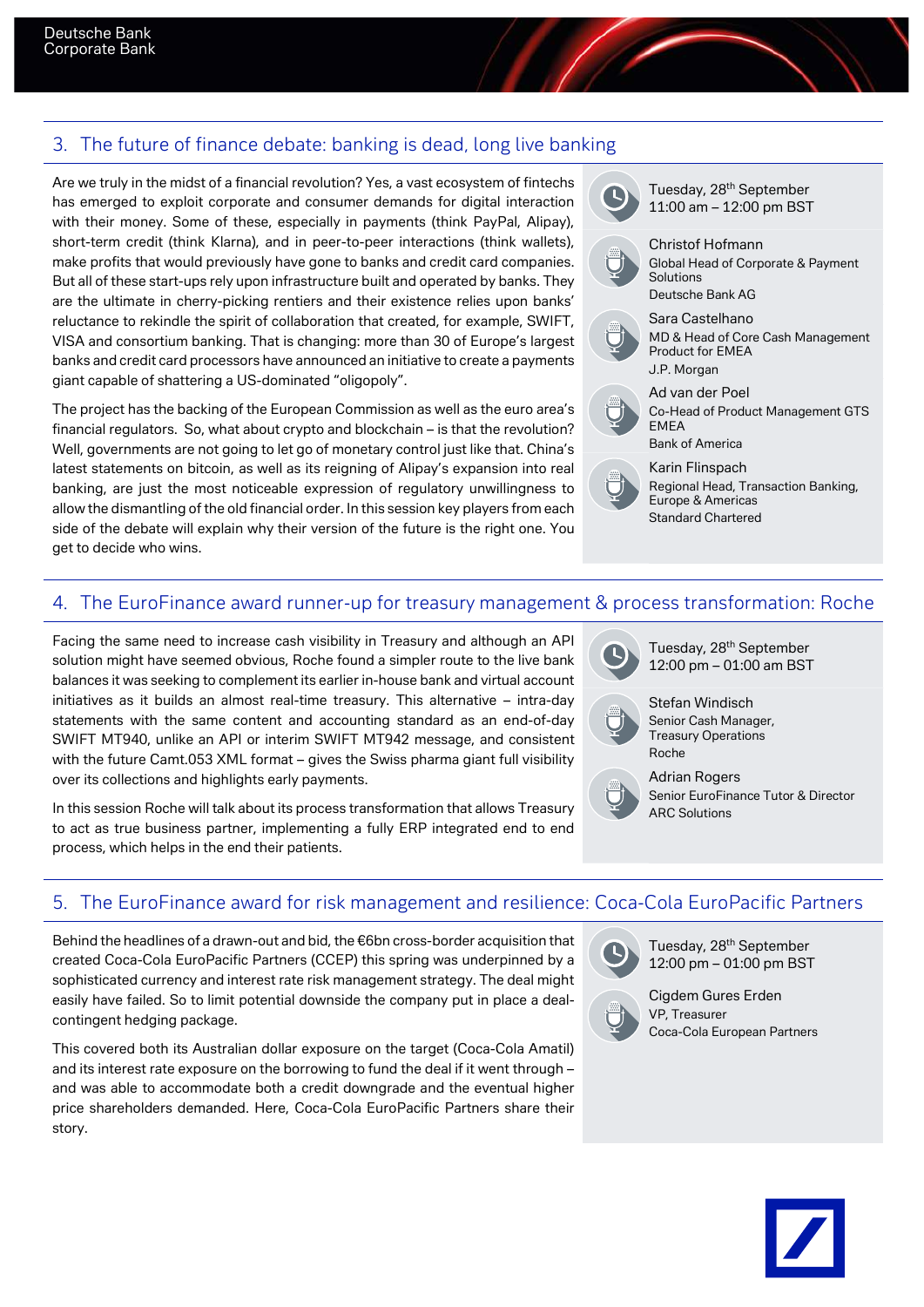#### 6. e-Treasury 2.0: centralisation and innovations in pandemic times

Global treasury standardisation and centralisation are challenging at the best of times. During a pandemic and continued uncertainty, these challenges are magnified. This rapidly growing company required very fast turn-arounds and because of COVID, digitalisation became a requirement not a priority and the way the treasury team worked needed to change. With the need to keep process flexibility, the company is building a treasury that need to survive well during the pandemic times (newly defined treasury fundamentals, simplified cash visibility and team centric approach) and offered real-time cash balances, automatic reporting and innovative tools (pooling, APIs, instant and real-time payments).

The solution showcases how partnerships, both with the business and with external partners like banks and fintechs, giving the company a host of tailored solutions in visibility, payments, accounts and FX.

### 7. Linking finance to ESG agendas: practical examples from a world class leader

This session looks at a pioneering steel engineering company that has aligned itself with the demands of the future and the changing nature of the industry. Climate change has forced many steel companies to address the ESG agenda but Primetals Technologies, a joint venture between Mitsubishi Heavy Industries and other partners, has led the way with an early focus on sustainability that carries right through to the company's financial management and its landmark hedging concept linking currency options to sustainability goals. Put into place last year, the hedging agreement enables Primetals to hedge its currency risk with FX options with its bank over a four-year period.If the company fails to meet the agreed sustainability targets, Primetals Technologies pays a predefined sum to a contractually defined non-government organisation.

The Head of Group Finance, Primetals Technologies Treasury, Jeremy Hamon will profile the Primetals' finance journey over a five year period from no people or bank accounts to a state of the art treasury with cloud-based TMS, a payment factory and AI capabilities in operations like fraud prevention. Hamon's presentation also shows the way forward for sustainability in the treasury and the other products they are developing for the finance team that are linked to ESG goals.

Tuesday, 28th September 3:00 pm – 04:00 pm BST

Kamil Zmorzyński Global Head of Treasury SumUp



Galina Kersten Director, Head of FinTech & Platform Sales Germany Deutsche Bank AG

Tuesday, 28<sup>th</sup> September 04:00 pm – 05:00 pm BST



Jeremy Hamon Head of Group Finance, CFO, Primetals Technologies Treasury GmbH

#### 8. Reinforce your payment fraud defence through the power of community

Every single day finance and treasury practitioners learn through bitter experience that digital payments fraud is getting more and more advanced. The vast majority of today's technology-oriented attacks, particularly those that target large enterprises, are led by sophisticated, well-resourced and innovative fraudsters attempting to breach company defences. How can you tackle this growing threat and mitigate the risks? The answer is a multifaceted, community-driven approach to payments security, encompassing both payment fraud prevention and detection. In this session, the panel will show how innovative data sharing among a community enables real-time fraud detection and can tackle man in the middle attacks or fake invoice attempts. See how intelligent fraud prevention by leveraging the intelligence of the crowd increases security and flexibility and how this holistic approach helps companies to stand up against sophisticated and subversive fraudsters.